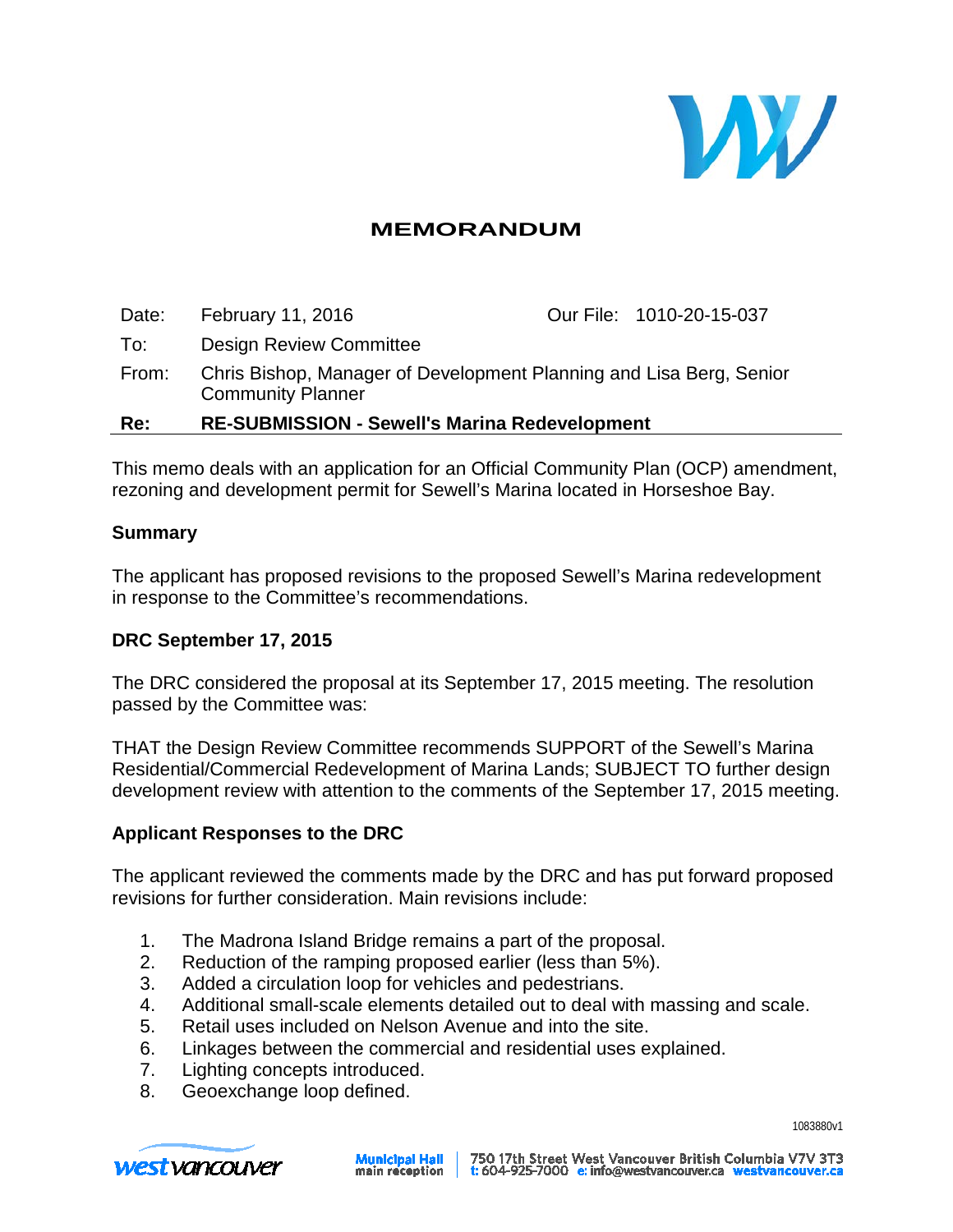- 9. Enlarged building entries.
- 10. Vehicle turn-around reconfigured.
- 11. Further development of the colour and material palette.
- 12. Discussion on architectural vocabulary.
- 13. Full review of vehicle movement (Bunt Engineering).
- 14. Landscape drawings examine pedestrian and vehicles in the urban realm.
- 15. Discussion on diversity of residential units proposed.

The applicant has provided a broader discussion on each of these points in the revised proposal booklet (pages 144 to 148) including responses to comments by the North Shore Advisory Committee on Disability Issues (ACDI).

Since the last DRC meeting where the proposal was considered, the applicant has worked with staff and agreed to increase the Flood Construction Level from 3.8 metres to 4.5 metres, and the revised proposal reflects this change.

### **Specific Items to Address:**

- 1. How well has the applicant responded to the recommendations of the DRC?
- 2. Has the proposal sufficiently addressed the staff-suggested items to be considered as set out in the memo to the Committee dated September 9, 2015?

Appendices:

- A. Suggested items for consideration from the September 9, 2015 meeting.
- B. Revised Development Proposal Booklet, February 18, 2016 edition.